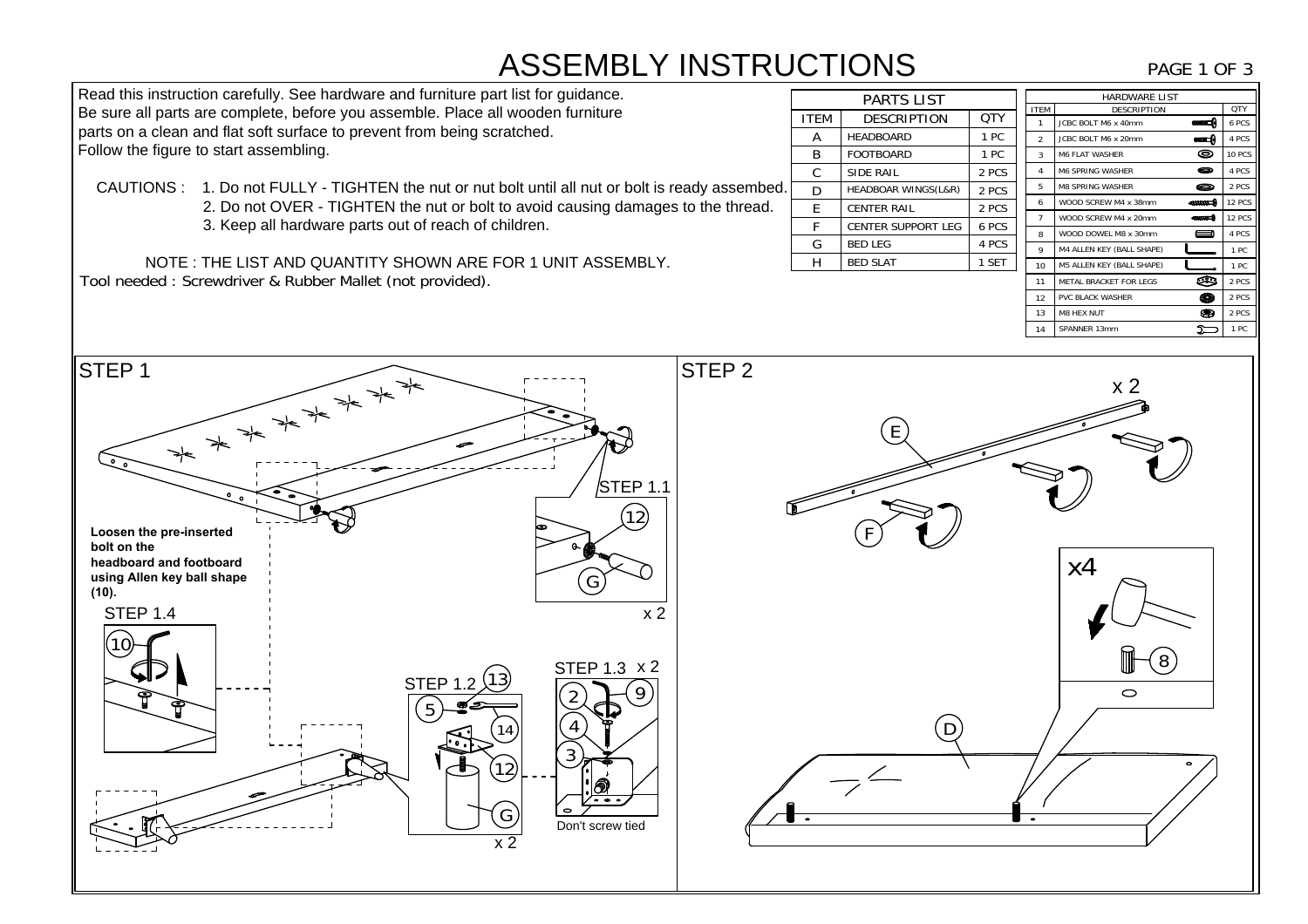# ASSEMBLY INSTRUCTIONS PAGE 2 OF 3